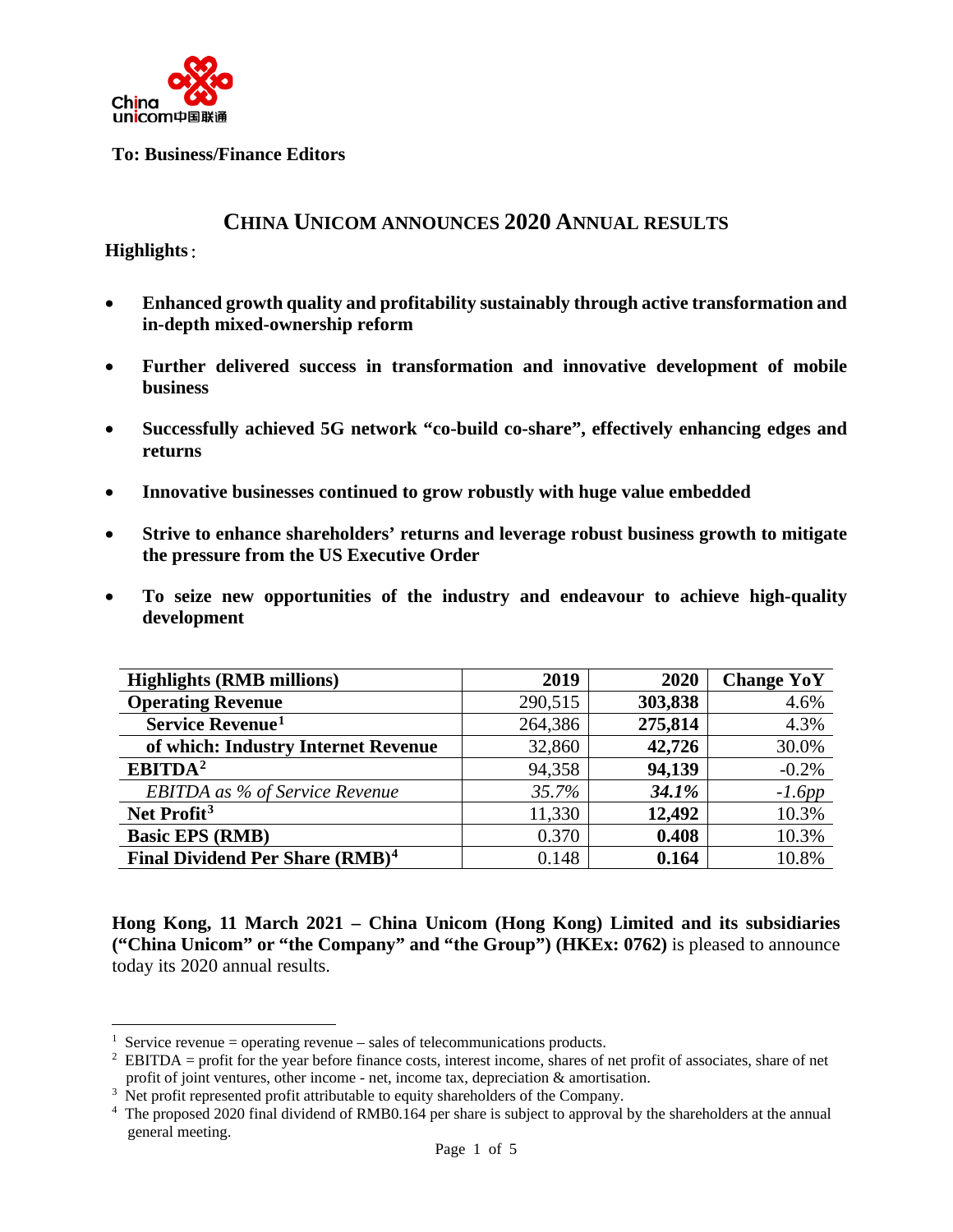

In 2020, in the face of the challenges from the complicated internal and external environment, the Company actively supported the pandemic prevention and control, firmly implemented the strategy of focus, innovation and cooperation, and accelerated the comprehensive digital transformation. It endeavoured to optimise the ecology of the industry, and achieved remarkable results in the network "co-build and co-share", achieving growing momentum in operation and development. It further unleashed the power of the mixed-ownership reform and continued to make solid strides on high-quality development.

In 2020, the Company registered service revenue of RMB275.8 billion, representing an increase of 4.3% year-on-year, outperforming the industry average of 3.6% while the speed of development continued to lead the industry. The Company's profitability was steadily improved while quality and efficiency were remarkably enhanced. Profit before income tax amounted to RMB16.0 billion and profit attributable to equity shareholders of the Company amounted to RMB12.5 billion, representing a year-on-year increase of 10.3%. EBITDA amounted to RMB94.1 billion. The Company deeply implemented the new development philosophy and adhered to win-win cooperation. It fully implemented "co-build and co-share" of 5G network, further improving the cost efficiency. During the year, with effective control of the investment pace, the capital expenditure amounted to RMB67.6 billion. Free cash flow<sup>[5](#page-1-0)</sup> remained strong, reaching RMB37.9 billion. The Company's financial position was further strengthened and solidified.

The Company attached great importance to shareholders' returns. With due regard to the Company's profitability, debt and cash flow level and capital requirements for future development, etc., the Board of Directors recommended the payment of a final dividend of RMB0.164 per share, as compared to a dividend of RMB0.148 per share for 2019. Going forward, the Company will continue to strive to enhance its profitability and shareholders' returns.

Mr. Wang Xiaochu, Chairman and CEO of China Unicom commented, "Facing the complicated changes in the internal and external environment and the pandemic repeatedly brought challenges to the Company's operations, the Company seized the opportunities of development, turned adversity into opportunities, achieving effective pandemic prevention and control with orderly production and operation. In future, the Company will firmly grasp the key opportunities for the scale development of 5G, continue to deeply implement the strategy of focus, innovation and cooperation, accelerate the comprehensive digital transformation and focus on shaping the "Fivehigh" new development edges with high-quality service, high-quality development, highly effective governance, high-tech engine and high-vitality operation. The Company will also adhere to win-win cooperation, actively drive innovation, ignite organisational vibrancy and continuously promote development transformation and upgrade. It will comprehensively improve quality of growth and operational efficiency, in order to create greater value for shareholders, customers and society."

<span id="page-1-0"></span><sup>5</sup> Free cash flow represents operating cash flow less capital expenditure. However, it is a non-GAAP financial measure which does not have a standardised meaning and therefore may not be comparable to similar measures presented by other companies.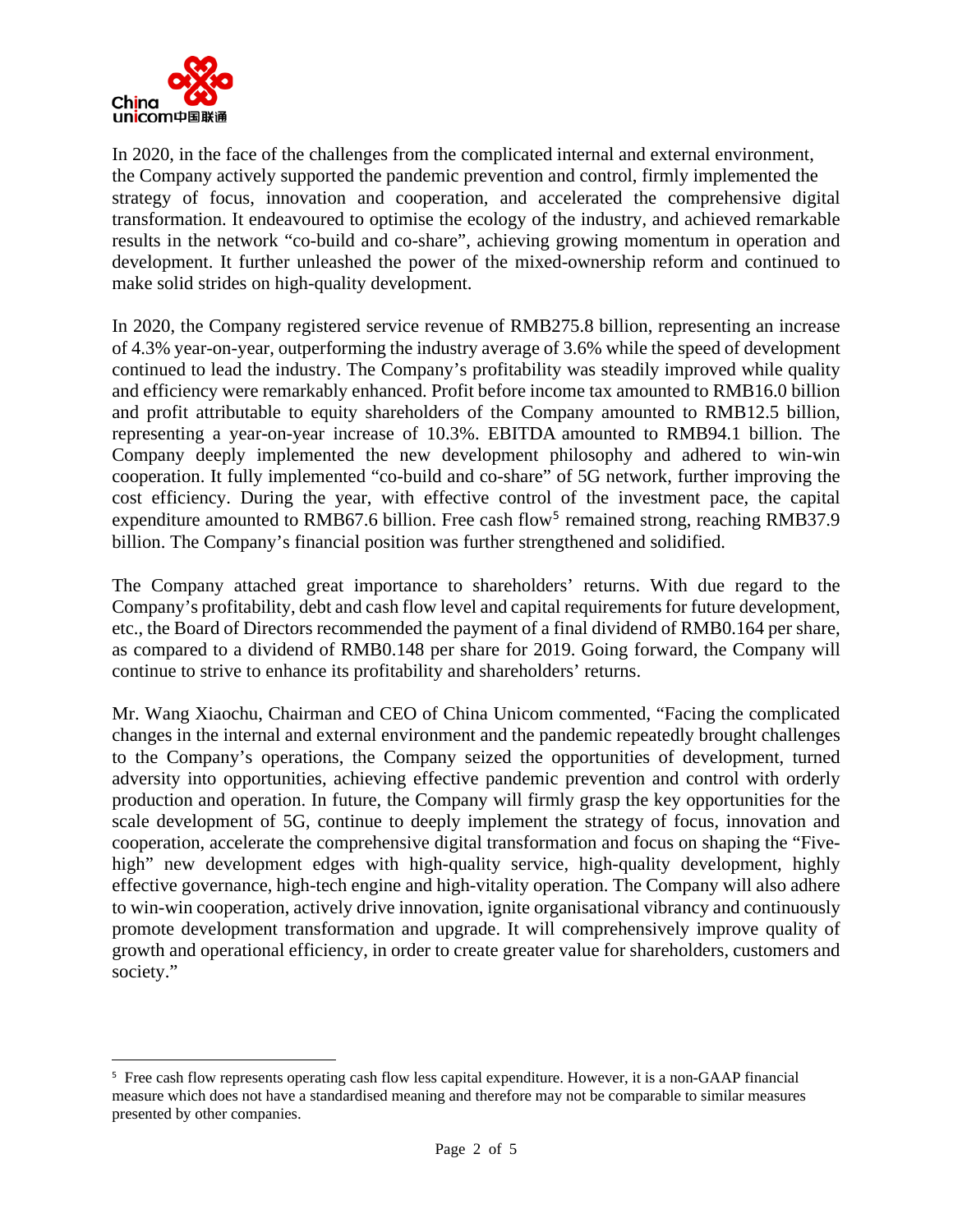

## **Persistent in value-oriented operation to further improve the development quality of mobile business**

In 2020, the Company actively participated in creating positive industry dynamics, advocating rational competition and sustainable development, and shifting focus from subscriber scale development to subscriber quality and value enhancement. The Company continued its effort in building digital operating system of marketing and servicing while strengthening Big Data empowerment to drive smart and targeted scenario marketing. Our value-oriented operation delivered fruitful results, as the growth momentum of mobile business further emerged. The mobile service revenue and the billing subscriber ARPU grew sequentially for three consecutive quarters. In 2020, the Company's mobile service revenue rebounded and reached RMB156.7 billion. The mobile billing subscribers ARPU reached RMB42.1, up by 4.1% year-on-year. Mobile handset data traffic volume grew by 16.5% year-on-year, while the monthly average DOU per handset subscriber reached approximately 9.7 GB. Selling and marketing expenses further decreased, achieving steady pace in quality improvement transformation and the continuous improvement of profitability.

#### **Seizing the window of opportunity to achieve scale breakthrough in 5G business**

2020 was the first year for scale development of 5G. The Company seized the opportunities and carried through value-oriented operation and service experience excellence to promote the scale development of 5G business. In consumer market, the Company deployed Big Data analytics for customer segmentation with precise strategy. It promoted online and offline integrated and multidimensional scenario target marketing for 5G business. In the government and enterprise market, focusing on areas such as industrial Internet, smart city, medical healthcare and others, the Company successfully built a number of 5G lighthouse projects and achieved 5G commercialisation in 2B (To Business) setting. In 2020, the Company's 5G package subscribers reached 70.83 million, and the penetration rate of 5G package subscribers reached 23%, which was above industry average of 20%. As 5G network coverage further improves, applications featured by VR/AR games and high-definition 4K/8K video continue to enrich and the terminal penetration continues to increase, the Company will strive to promote the continuous rapid grow of 5G subscribers and effectively drive the sustainable and healthy development of mobile business.

#### **Adopting customised strategy based on the geographical features to maintain steady growth of broadband business**

During the year, leveraging the differentiated advantages of broadband quality and content, the Company firmly grasped the valuable opportunities of rising demand in remote office, online education among others during the pandemic and strengthened integrated operations, achieving steady growth in the fixed-line broadband services. In 2020, the Company's fixed-line broadband access revenue amounted to RMB42.6 billion, representing an increase of 2.4% year-on-year. Fixed-line broadband subscribers registered a net addition of 2.62 million, reaching a total of 86.10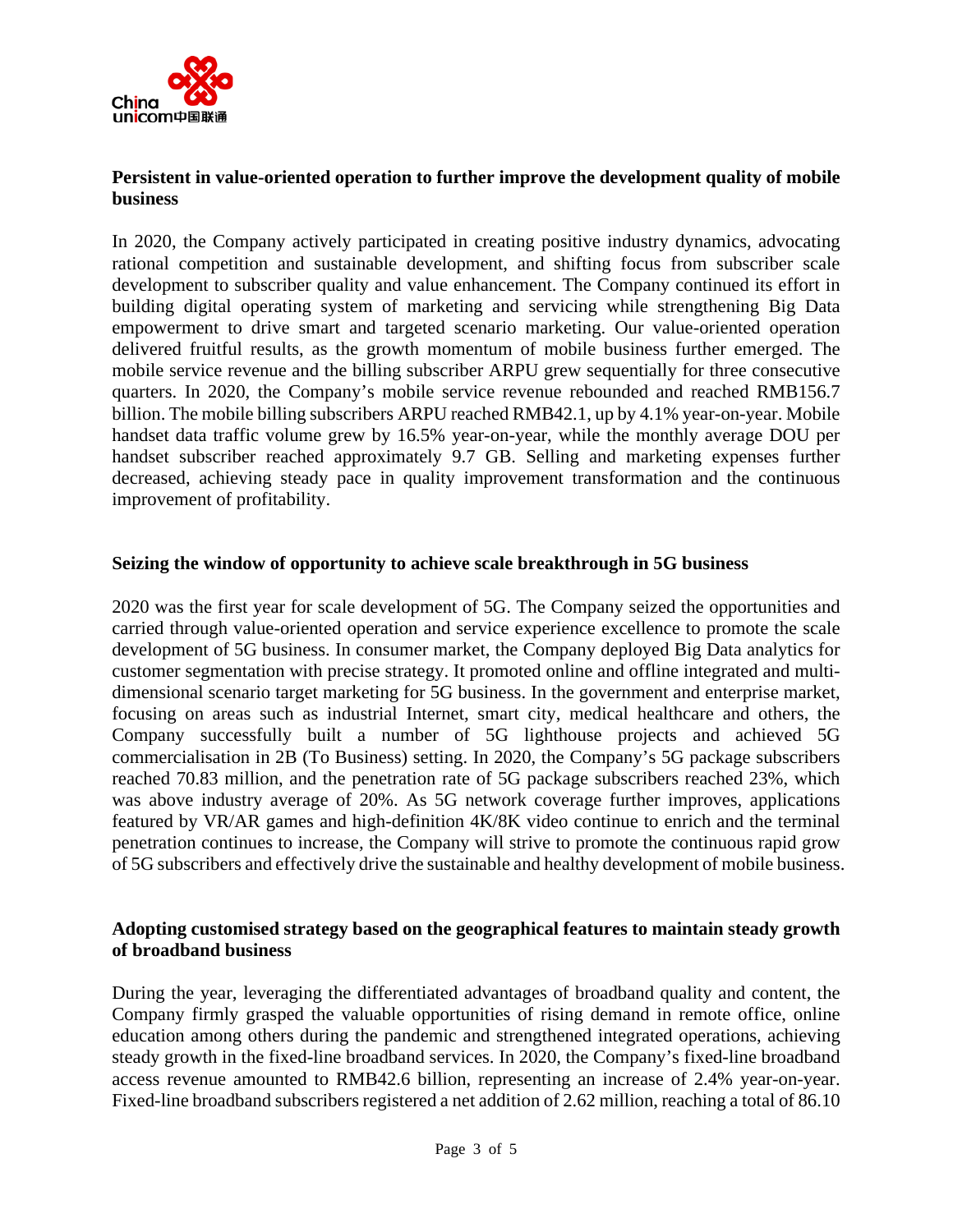

million subscribers. The penetration rate of the integrated service among fixed-line broadband subscribers reached 64%, representing a year-on-year increase of 5 percentage points.

## **Steadily enhancing proprietary capabilities to consolidate the foundation for innovative business development**

The Company firmly seized the development opportunities of digital industrialisation and industrial digitisation. It actively supported the pandemic prevention and control as well as the resumption of work, production and schooling, with its innovative cloud service models and digital pandemic prevention effort being widely recognised. Focusing on key areas such as smart city, digital government and industrial Internet, the Company promoted the integrated marketing model of "cloud + smart networks + smart applications" to thoroughly develop application products in key industries. In 2020, the Company's revenue from industry Internet business increased by 30.0% year-on-year to RMB42.7 billion, as a percentage of the overall service revenue increased to 15.5%. Driven by the sound growth of innovative business and fixed-line broadband business, the Company's fixed-line service revenue reached RMB116.9 billion, up by 10.6% year-on-year.

## **Comprehensive promotion of "co-build and co-share" of 5G network continuously improved return**

The Company executed the new development philosophy, implemented the new infrastructure requirements and built the world's first and largest "co-build and co-share" 5G network with China Telecom, with the total scale of 5G base stations of 380,000, achieving the coverage scale basically equivalent to that of the leading operator for the first time in history. The "co-build and co-share" initiative resulted in a cumulative saving of network investment of over RMB76.0 billion for both parties. It also significantly reduced network operating costs and greatly shortened the network deployment cycle. In 2020, the Company achieved a scale breakthrough in 4G networks "co-build and co-share" with China Telecom by adding 170,000 "co-build and co-share" 4G base stations and saved a total of RMB9.0 billion for both parties in network investment. The Company actively promoted the co-build of optical cables and the co-share of fiber core and cloud infrastructure, significantly improving the network utilisation and efficiency.

#### **Achievements and benefits of mixed-ownership reform further emerged and consolidated**

The Company continued to explore new governance based on mixed-ownership reform and its own resources and edges. It accelerated the promotion of comprehensive digital transformation, introduced the superior resources advantages of strategic investors and partners in the course of its development, consolidating the foundation for mixed-ownership reform and transformation. During the year, the cooperation of the Company with the eco-system progressed steadily. The joint ventures such as Yunlizhihui, Yunjingwenlv, Yundi, Yundun and Smart Steps continued to promote product research and development and iteration upgrade to boost market expansion, significantly increasing the Company's product capabilities and market shares in areas such as smart city, tourism, industrial Internet, network security and demographic Big Data. The Company